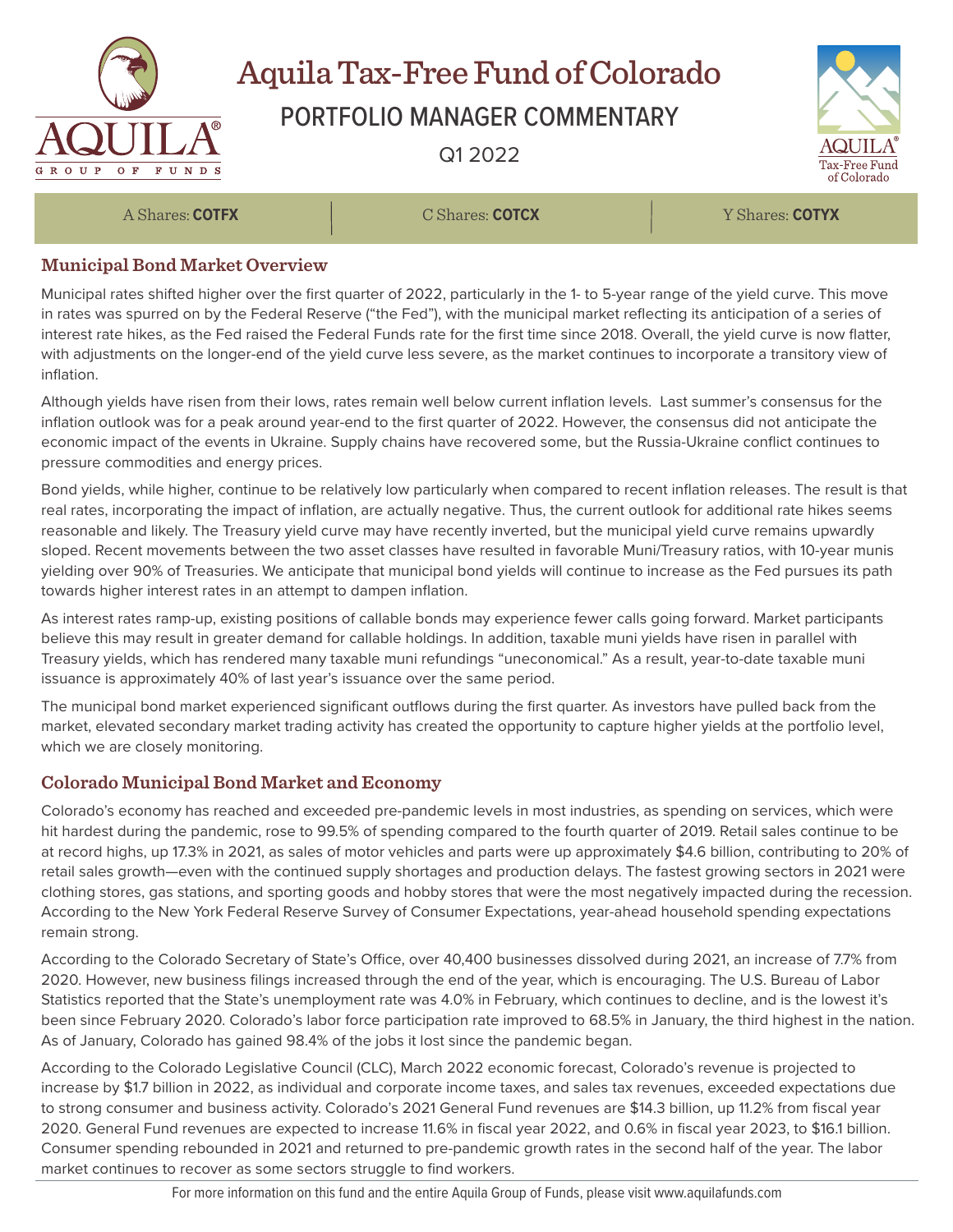Colorado tax-exempt, non-AMT issuance in the first quarter decreased approximately 13%—\$2.2 billion, compared to \$2.5 billion for the first quarter of 2021. We suspect that the majority of issuance this year will be in the form of new money general obligation bonds issued by school districts, which issued \$504.5 million of general obligation bonds throughout Q1. School districts and municipalities have \$270 million and \$374 million, respectively in general obligation bonds authorization remaining from the November 2021 election.

Specific to Aquila Tax-Free Fund of Colorado, over 44% of the portfolio's holdings are allocated to general obligation bonds, which rely upon property taxes for repayment. We do not anticipate immediate, material credit risks for these holdings given the stability of the property tax-funded revenue model, and a lack of exposure to significant coronavirus-related expenditure increases for most of these bonds. Property tax collections in Colorado have been robust over the past year and property values have continued to appreciate.

#### **Fund Strategy and Outlook**

With a relatively flat yield curve and tight credit spreads, we remain cautious in our selection of municipal bonds. We have been taking advantage of the higher interest rate environment by initiating security swaps structured to reduce lower-yielding securities and replace them with higher-yielding securities in the 10- to 15-year maturity range. Given the current slope of the yield curve, we believe this can be accomplished without adding meaningful extension risk to our target portfolio duration of 4.5-4.75 years. With Fed policy pointing toward additional rate hikes and more aggressive tightening, we continue to resist the temptation to meaningfully extend duration. However, should the yield curve steepen, we would consider slightly lengthening duration to take advantage of higher rates.

Credit research remains the cornerstone of our investment approach, with vigilant monitoring of pandemic-affected issuers and sectors. Under our overall defensive portfolio strategy, the Fund holds approximately 92% AA or higher credit quality, due to currently narrow credit spreads in the municipal market. As the economy recovers, we have expanded our effort to evaluate currently under-represented sectors and bonds with attractive structures or relative spreads. These focuses present an opportunity to capture incremental yield while diversifying risk. Furthermore, these sectors present an opportunity to increase exposure to holdings with yields commensurate to, or exceeding, potential volatility.

As credit spreads tightened during 2021, investors seemed willing to assume greater credit risk to replace legacy yields on maturing high-grade bonds. Although we have recently experienced some spread-widening, we view credit risk as not being sufficiently rewarded, particularly for longer maturities. For this reason, we continue to maintain a heightened exposure to pre-refunded bonds as a source of liquidity and current yield. Our exposure to pre-refunded bonds remains elevated, due to municipalities refunding existing issues in this still relatively low-rate environment to achieve debt service savings.

For specific information about fund characteristics, holdings and performance, please see the [Fund Fact Sheet](http://aquilafunds.com/wp-content/uploads/2014/01/CO-Fact-Sheet.pdf) on our website at [www.aquilafunds.com](http://aquilafunds.com).

| Fund Facts as of $3/31/2022$ |                                                                                           |                                    |                                      |                           |
|------------------------------|-------------------------------------------------------------------------------------------|------------------------------------|--------------------------------------|---------------------------|
|                              | PORTFOLIO MANAGER<br><b>CHRIS JOHNS</b><br>CREDIT ANALYST<br><b>VASILIOS GERASOPOULOS</b> | <b>INCEPTION DATE</b><br>5/21/1987 | <b>TOTAL INVESTMENTS</b><br>\$233.3M | NUMBER OF HOLDINGS<br>136 |
|                              |                                                                                           |                                    |                                      |                           |